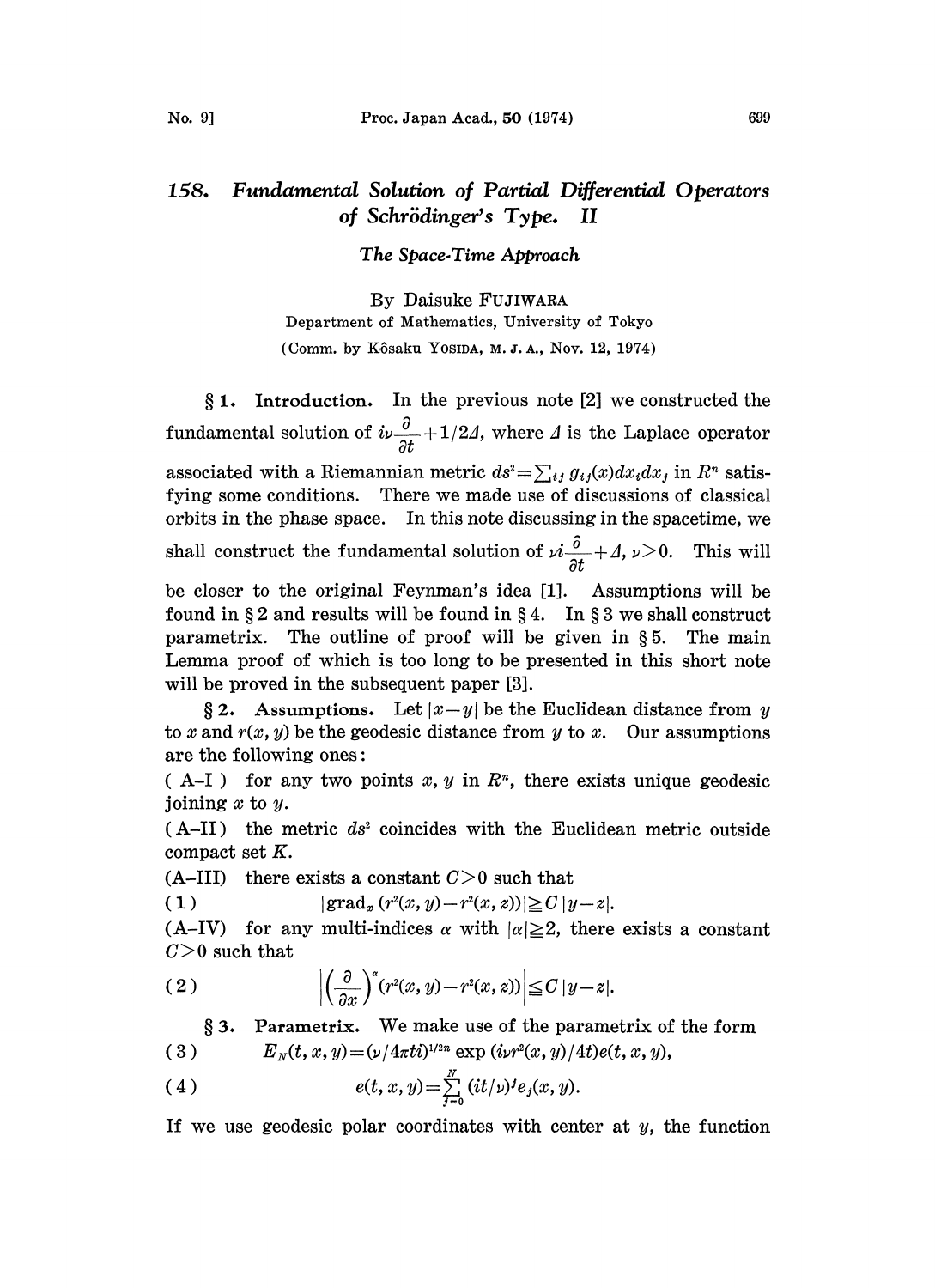700 **D. FUJIWARA** [Vol. 50,

 $e_i(x, y)$  is determined in the following manner;

(5) 
$$
r\frac{d}{dr}e_{j+1} + \left(\frac{1}{2}r\frac{d}{dr}\log \sqrt{g} + j + 1\right)e_{j+1} = Ae_j,
$$

$$
e_{-1} = 0, \qquad e_0(y, y) = 1.
$$

The solution ot these equations are

$$
(6) \t\t e_0(x,y)=(g(x)/(g(y))^{1/4},
$$

(7) 
$$
e_j(x, y) = e_0(x, y) r(x, y)^{-j} \int_0^{r(x, y)} \frac{r(z, y)^{j-1}}{e_0(z, y)} \Delta_z e_{j-1}(z, y) dr(z, y).
$$

Integral is taken along the geodesic joining  $x$  to  $y$ . From this construction we have

(8) 
$$
\left(vi\frac{\partial}{\partial t} + \Delta\right)E_N(t, x, y) = -\frac{(\nu/4\pi i t)^{1/2n}(it/\nu)^N \exp(i\nu r^2(x, y)/4t)}{2} \, e_N(x, y).
$$

Since  $e_0(x, y) = g(y)^{-1/4}$  if  $x \notin K$  and  $=g(x)^{1/4}$  if  $y \notin K$ , we have, for any multi-indices  $\alpha$ ,  $\beta$ ,

$$
(9) \qquad \qquad \bigg| \left( \frac{\partial}{\partial x} \right)^s \left( \frac{\partial}{\partial y} \right)^b e_j(x, y) \bigg| \leq C
$$

with  $j=0$ . Making use of (7) we see easily that (9) holds for any  $j=0$ ,  $1, \ldots, N$ .

§ 4. Results. Let us define an integral transformation  $E<sub>N</sub>(t)$  by (10)  $E_N(t) f(x) = \int_{R^n} E_N(t, x, y) f(y) \sqrt{g(y)} dy.$ 

Then our results are the following theorems.

**Theorem I.**  $E_N(t)$  is a bounded linear transformation in  $L^2(R^n, \sqrt{g}dx)$ .

Theorem II (cf. Feyman [1]).

(11) 
$$
\lim_{k\to\infty}||E_N(t/k)E_N(t/k)\cdots E_N(t/k)-\exp(i\nu^{-1}t\Delta)||=0,
$$

where  $\|\ \|$  is the operator norm in  $L^2(R^n, \sqrt{g}dx)$  and  $\exp(i\nu^{-1}tA)$  is the one parameter group of unitary operators whose generator is  $\dot{\mathbf{w}}^{-1}\mathbf{\Lambda}$ . (Ct. Stone [4].)

5. Outline of the proof. We introduce another linear integral transformation  $F(t)$  as the following;  $f(12)$   $F(t) f(x)$ 

$$
=(\nu/4\pi i t)^{1/2n}(t/\nu i)^N\int_{R^n}\hspace{-0.1cm}de_N(x,y)\,\exp{(i\nu r^2(x,y)/4t)}f(y)\sqrt{g(y)}dy.
$$

Our fundamental lemma is

**Lemma.** Let  $a(x, y)$  be a function in  $C^{\infty}(R^n \times R^n)$  which satisfies the same estimate as (9). Set

(13) 
$$
Af(x) = \int_{R^n} a(x, y) \exp(i\lambda r^2(x, y)) f(y) dy, \qquad \lambda > 0.
$$

Then there exists a constant  $C>0$  independent of  $\lambda$  and  $f$  such that we have